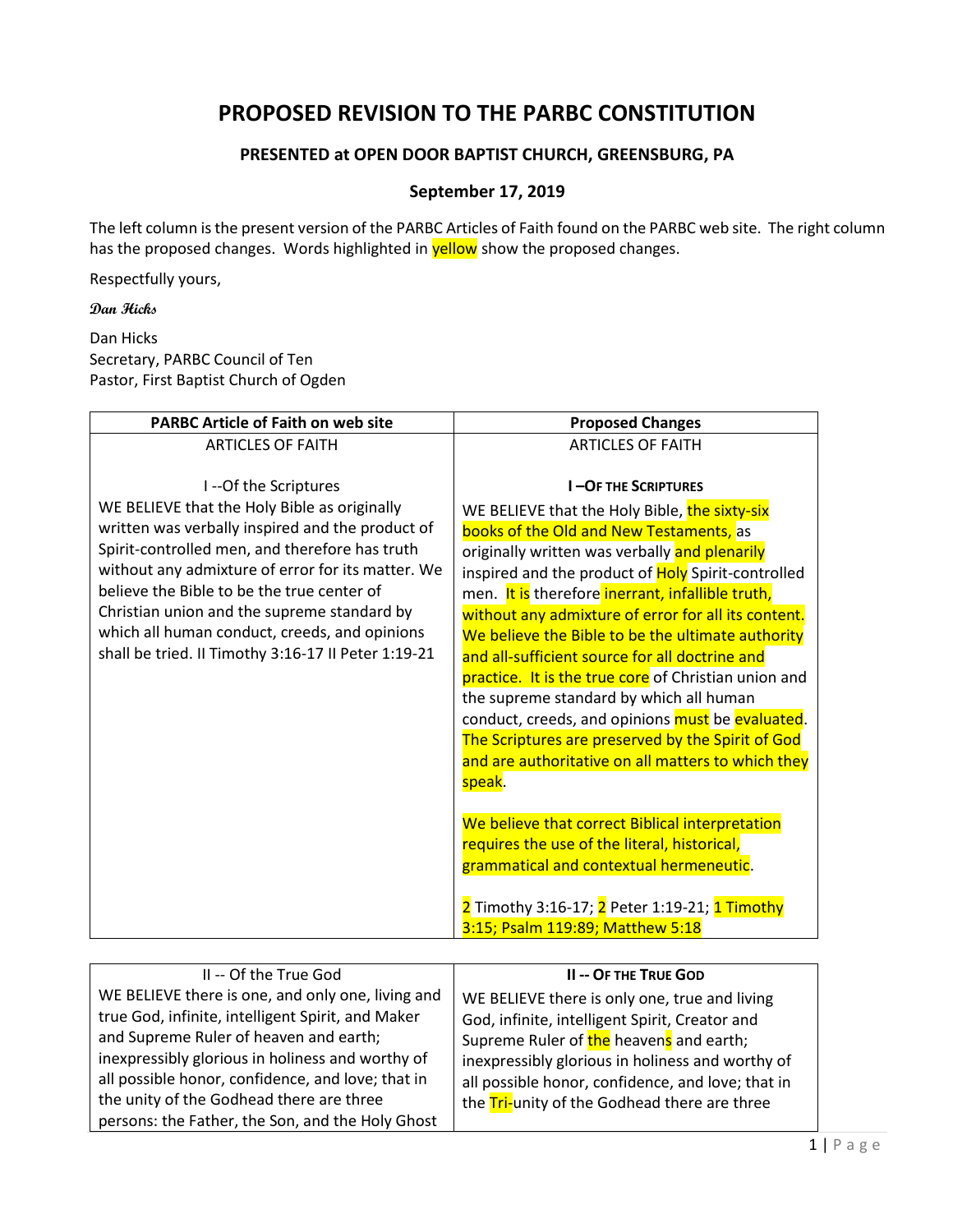| equal in every divine perfection, and executing   | persons: The Father, The Son, and The Holy Spirit                                                                             |
|---------------------------------------------------|-------------------------------------------------------------------------------------------------------------------------------|
| distinct but harmonious offices in the great work | equal in every divine perfection, and executing                                                                               |
| of redemption. Exodus 20:2-3 I Corinthians 8:6    | distinct but harmonious offices in the great work                                                                             |
| Revelation 4:11 I John 5:7                        | of redemption.                                                                                                                |
|                                                   | Exodus 20:2-3; Deuteronomy 6:4-5; Matthew<br>28:19-20; 1 Corinthians 8:6; 2 Corinthians 13:14;<br>Revelation 4:11; 1 John 5:7 |

| <b>III - OF GOD THE SON, JESUS CHRIST</b>           |
|-----------------------------------------------------|
| WE BELIEVE that Jesus Christ isthe eternal Son of   |
| God, Creator, the eternal Word manifested in the    |
| flesh: that He was conceived by the Holy Spirit;    |
| born of the Virgin Mary; lived a perfect sinless    |
| life; and is fully God and fully man. We believe in |
| His vicarious, substitutionary, and redeeming       |
| death on the cross for the penalty of man's sins.   |
| We believe in His bodily resurrection, His          |
| ascension, and His personal, imminent,              |
| pretribulation and premillennial return. He is      |
| seated at the right hand of the throne of God,      |
| interceding for and defending the saints.           |
|                                                     |
| John 1:1-3, 14; Psalm 2:7, 12; Colossians 1:16-17;  |
| Luke 1:31-55; Philippians 2:5-8; 2 Corinthians      |
| 5:21; Matthew 28:1-10; Acts 1:9-11;                 |
| 1Thessalonians 4:13-17; Hebrews 7:25; 1 John 2:1    |

| III -- Of the Holy Spirit WE BELIEVE that the Holy | <b>IV</b> -- OF THE HOLY SPIRIT                        |
|----------------------------------------------------|--------------------------------------------------------|
| spirit is a divine person; equal with God the      | WE BELIEVE that the Holy Spirit is the third           |
| Father and God the Son and of the same nature;     | Person of the Triune God, co-equal with God the        |
| that He was active in the creation; that in His    | Father and God the Son and of the same nature;         |
| relation to the unbelieving world He restrains the | that He was active in the creation; that in His        |
| Evil One until God's purpose is fulfilled; that He | relation to the unbelieving world He restrains the     |
| convicts of sin, of righteousness, and of judgment | Evil One until God's purpose is fulfilled; that He     |
| that He bears witness to the truth of the Gospel   | convicts of sin, of righteousness, and of              |
| in preaching and testimony; that He is the agent   | judgment, that He bears witness to the truth of        |
| in the New Birth; that He seals, baptizes, endues, | the Gospel in preaching and testimony; that He is      |
| guides, teaches, witnesses, sanctifies, and helps  | the agent of the new birth; that He seals,             |
| the believer. John 14:16-17 Luke 1:35 John 3:5-6   | baptizes, <b>enables</b> , guides, teaches, witnesses, |
| Acts 11:16 Matthew 28:19 Genesis 1:1-3             | sanctifies, and helps the believer.                    |
| Ephesians 1:13-14 Luke 24:49 Hebrews 9:14 John     |                                                        |
| 16:8-11 Mark 1:8 Romans 8:14 John 14:26 Acts       | John 14:16-17; Luke 1:35; John 3:5-6; Acts 11:16;      |
| 5:30-32 John1:33 Romans 8:16 Romans 8:26-27        | Matthew 28:19; Genesis 1:1-3; Titus 3:5;               |
|                                                    | Ephesians 1:13-14; Luke 24:49; Hebrews 9:14;           |
|                                                    | John 16:8-11; Mark 1:8; Romans 8:14; John              |
|                                                    | 14:26; Acts 5:30-32; John1:33; Romans 8:16, 26-        |
|                                                    | 27                                                     |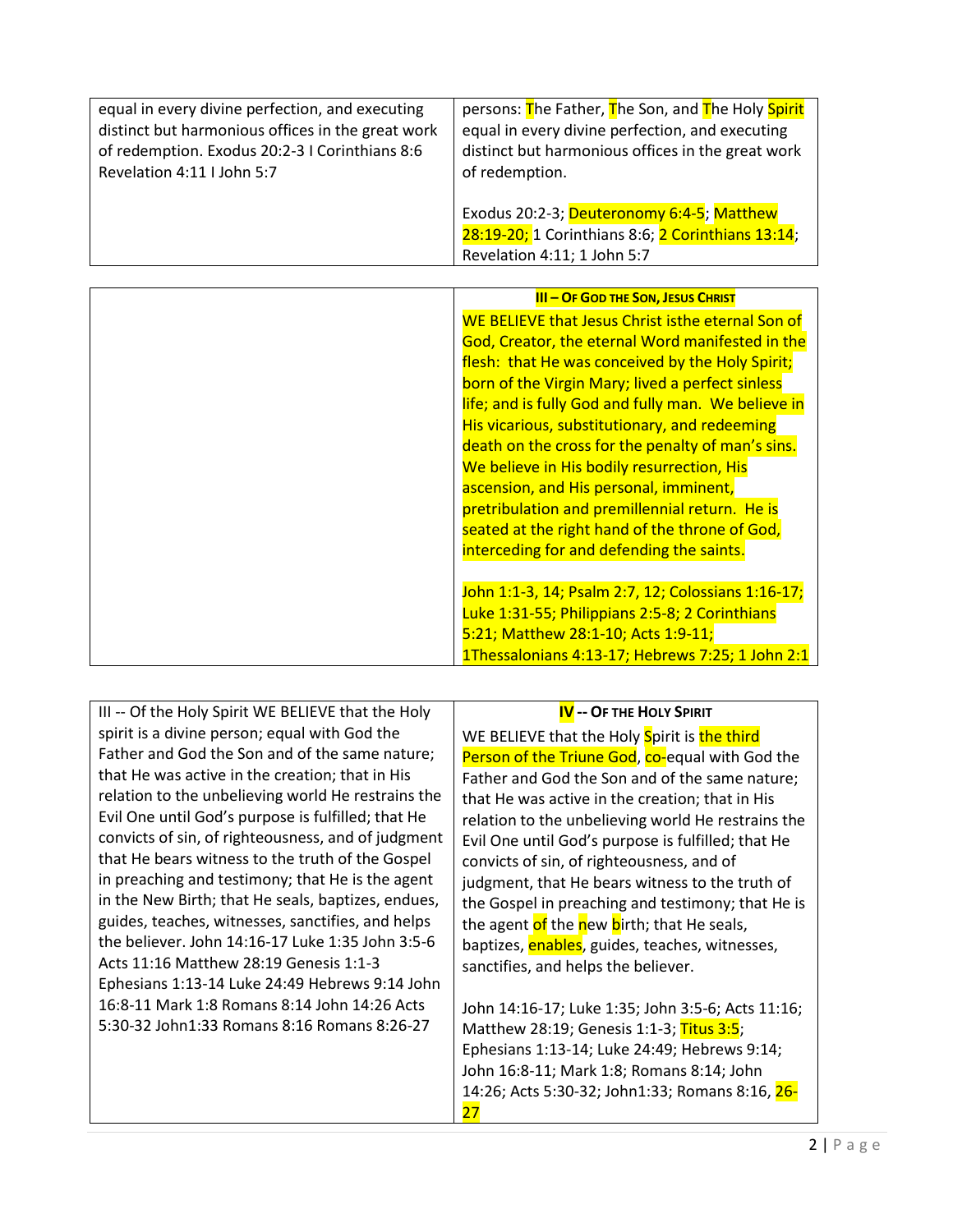| IV -- Of the Devil or Satan WE BELIEVE in the<br>personality of Satan, that he is the unholy god of<br>this age, and the author of all the powers of<br>darkness, and is destined to the judgment of an<br>eternal justice in the Lake of Fire. Matthew 4:1-3<br>II Corinthians 4:4 Revelation 20:10 | V -- OF THE DEVIL, OR SATAN<br>WE BELIEVE that Satan is the fallen angel, Lucifer,<br>who is the devil, the originator of sin against God,<br>that he is the unholy god of this age, the author<br>of all the powers of darkness, the tempter of<br>mankind, the accuser of the brethren, and the<br>opposer of the work of God, and is destined to a<br>just and eternal judgment by God in the Lake of<br>Fire.<br>Isaiah 14:12-16; Matthew 4:1-3; 2 Corinthians<br>4:4; Ephesians 6:11-12; Revelation 12:9-10;<br>Revelation 20:10                                                                                                                                                                                                                                                                                                                                                                                                                                                                                                                                                                                                                                                       |
|------------------------------------------------------------------------------------------------------------------------------------------------------------------------------------------------------------------------------------------------------------------------------------------------------|---------------------------------------------------------------------------------------------------------------------------------------------------------------------------------------------------------------------------------------------------------------------------------------------------------------------------------------------------------------------------------------------------------------------------------------------------------------------------------------------------------------------------------------------------------------------------------------------------------------------------------------------------------------------------------------------------------------------------------------------------------------------------------------------------------------------------------------------------------------------------------------------------------------------------------------------------------------------------------------------------------------------------------------------------------------------------------------------------------------------------------------------------------------------------------------------|
|                                                                                                                                                                                                                                                                                                      |                                                                                                                                                                                                                                                                                                                                                                                                                                                                                                                                                                                                                                                                                                                                                                                                                                                                                                                                                                                                                                                                                                                                                                                             |
| V -- Of the Creation WE ACCEPT the Genesis<br>account of creation and believe that man came<br>by direct creation of God and not by evolution.<br>Genesis 1 & 2 Colossians 1:16-17 John 1:3                                                                                                          | <b>VI</b> -- OF THE CREATION<br>WE BELIEVE the Genesis account of creation that<br>God created all things in six consecutive twenty-<br>four-hour days, thereby rejecting any teaching of<br>evolution between kinds. We further believe that<br>Adam and Eve were God's final acts of creation<br>on day six, and that both man and woman are the<br>highest forms of creation. We believe that God<br>created man and woman in the image of God,<br>and these two distinct, complementary genders<br>together equally represent and reflect this image<br>to all creation. We believe in the equality of both<br>man and woman, while recognizing the biological<br>differences between them. We believe that<br>human sexuality is biologically and genetically<br>determined by God as Creator and is binary<br>(either male or female). These distinctions<br>between man and woman are fixed, and are not<br>determined by culture, nor by an individual. We<br>further believe that the rejection of one's<br>biological gender is a rejection of the image of<br>God within that person. Therefore, we recognize<br>all individuals based upon their gender at<br>conception alone. |

Genesis 1 – 2 (<mark>1:26-27</mark>); John 1:3; Colossians 1:16-17; <mark>Psalm 8:3-9; 1 Peter 3:7; Psalm 139:13-16</mark>

| VI -- Of the Fall of Man WE BELIEVE that man was | <b>VII</b> -- OF THE FALL OF MAN             |
|--------------------------------------------------|----------------------------------------------|
| created in innocence under the law of his Maker, | WE BELIEVE that man was created in innocence |
| but by voluntary transgression fell from his     | under the law of his Creator. By voluntary   |
| sinless and happy state in consequence of which  | transgression against God, man fell from     |
| all mankind are now sinners, not only by         | sinlessness to physical and spiritual death. |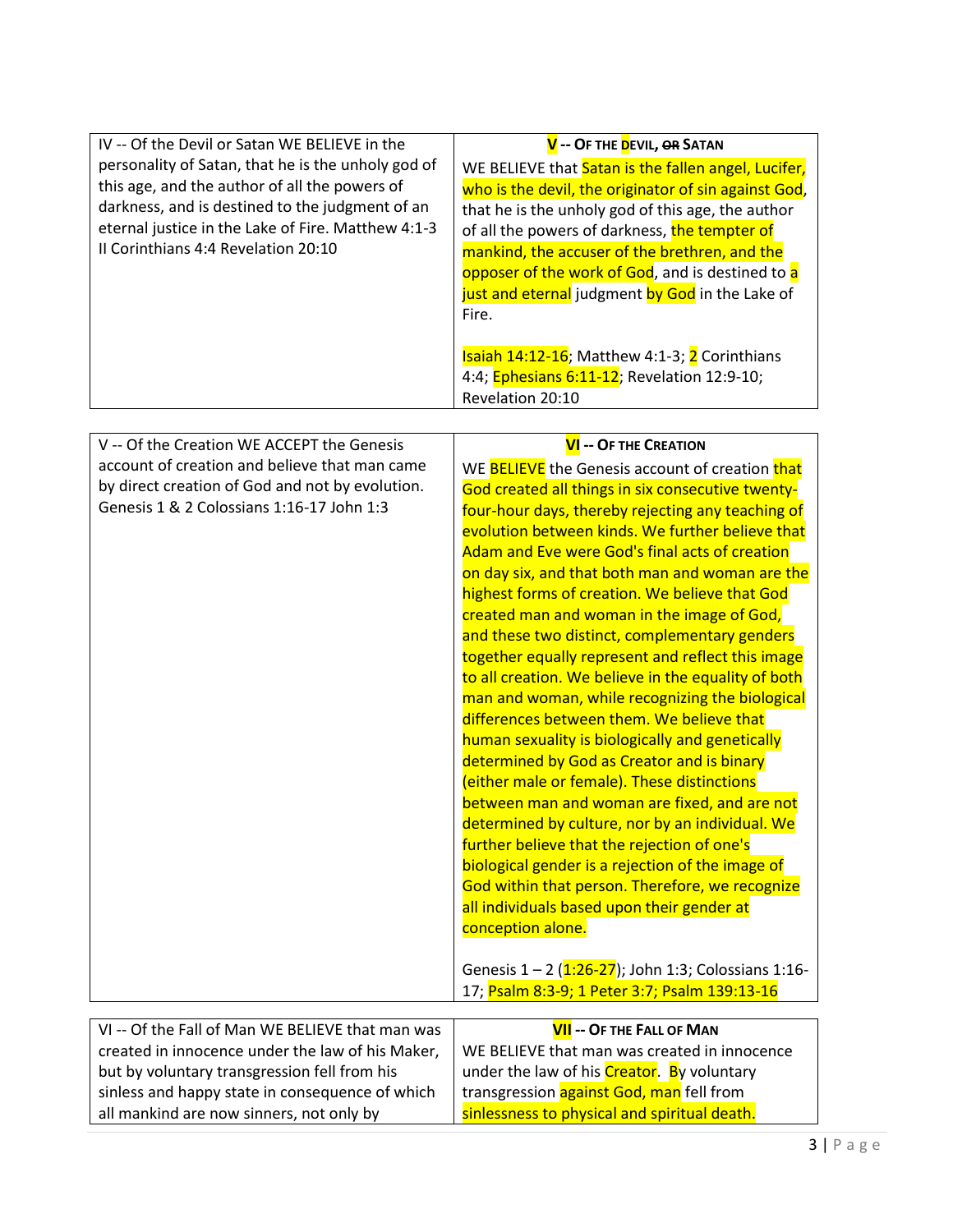| constraint, but of choice; and therefore under | <b>Consequently,</b> all mankind are now sinners, by                           |
|------------------------------------------------|--------------------------------------------------------------------------------|
| just condemnation without defense or excuse.   | nature, birth, and choice, and therefore, are                                  |
| Genesis 3:1-6,24 Romans 5:19 Romans 3:10-19    | under just condemnation without defense or                                     |
| Romans 1:18,32                                 | excuse.                                                                        |
|                                                | Genesis 3:1-6,24; Romans 5:12; Romans 5:19;<br>Romans 3:10-23; Romans 1:18, 32 |

| VII -- Of the Virgin Birth WE BELIEVE that Jesus                                                                                                                                                                                                                               | <b>VIII -- OF THE VIRGIN BIRTH</b>                                                                                                                                                                                                                                                                                                                                                                                  |
|--------------------------------------------------------------------------------------------------------------------------------------------------------------------------------------------------------------------------------------------------------------------------------|---------------------------------------------------------------------------------------------------------------------------------------------------------------------------------------------------------------------------------------------------------------------------------------------------------------------------------------------------------------------------------------------------------------------|
| Christ was begotten of the Holy Ghost in a<br>miraculous manner; born of Mary, a virgin, as no<br>other man was ever born or can be born of<br>woman, and that He is both the Son of God, and<br>God, the Son. Genesis 3:15 Isaiah 7:14 Matthew<br>1:18-25 Luke 1:35 John 1:14 | WE BELIEVE that Jesus Christ was begotten of the<br>Father, and was conceived of the Holy Spirit, in a<br>miraculous manner; born of Mary, a virgin, as no<br>other man was ever born or can be born of<br>woman, and that He is both God, the Son, and<br>the Son of God, and perfect man without a sin<br>nature.<br>Genesis 3:15; Isaiah 7:14; Matthew 1:18-25; Luke<br>1:31, 35; John 1:14; 2 Corinthians 5:21; |
|                                                                                                                                                                                                                                                                                | 1 Corinthians 15:45                                                                                                                                                                                                                                                                                                                                                                                                 |

VIII -- Of the Atonement for Sin WE BELIEVE that the salvation of sinners is wholly of grace, through the mediatorial offices of the Son of God, Who by the appointment of the Father, freely took upon Him our nature, yet without sin, honored the divine law by His personal obedience, and by His death made a full and vicarious atonement for our sins;that His atonement consisted not in setting us an example by His death as a martyr, but was a voluntary substitution of Himself in the sinner's place, the just dying for the unjust; Christ, the Lord, bearing our sins in His own body on the tree; that having risen from the dead, He is now enthroned in Heaven and uniting in His wonderful person the tenderest sympathies with divine perfection, He is in every way qualified to be a suitable, a compassionate, and all-sufficient Savior. Ephesians 2:8 John 3:16 Hebrews 2:14 I John 4:10 Acts 15:11 Matthew 18:11 Isaiah 53:4-7 I Corinthians 15:3 Romans 3:24 Philippians 2:7 Romans 3:25 II Corinthians 5:21

**IX – OF THE ATONEMENT FOR SIN** WE BELIEVE that the salvation of sinners is wholly of grace, through the mediatorial offices of the Son of God, Who by the appointment of the Father, freely took upon Himself our nature, yet without sin, honored the divine law by His personal obedience, and by His death made a full and vicarious atonement for our sins; that His atonement consisted not in setting us an example by His death as a martyr, but as a voluntary substitutionary sacrifice of Himself in the sinner's place, the just dying for the unjust; Christ, the Lord, bearing our sins in His own body on the tree; that His once for all death was sufficient payment for all sin, accepted by the Father as proven by the resurrection of Jesus Christ from the dead; on the third day. He is now ascended, seated at the right hand of God the Father, in Heaven, as our sole Mediator, Great High Priest, Advocate, Intercessor, Who is the only perfectly compassionate, and all-sufficient Savior.

Ephesians 2:8; John 3:16; Hebrews 2:14; 4:14-16; 1 John 4:10; Acts 15:11; Matthew 18:11; Isaiah 53:4-7; **1** Corinthians 15:3; Romans 3:24; 8:34; Philippians 2:7; Romans 3:25; 2 Corinthians 5:21; 1 Timothy 2:5; 1 Peter3:18; 1 John 2:1